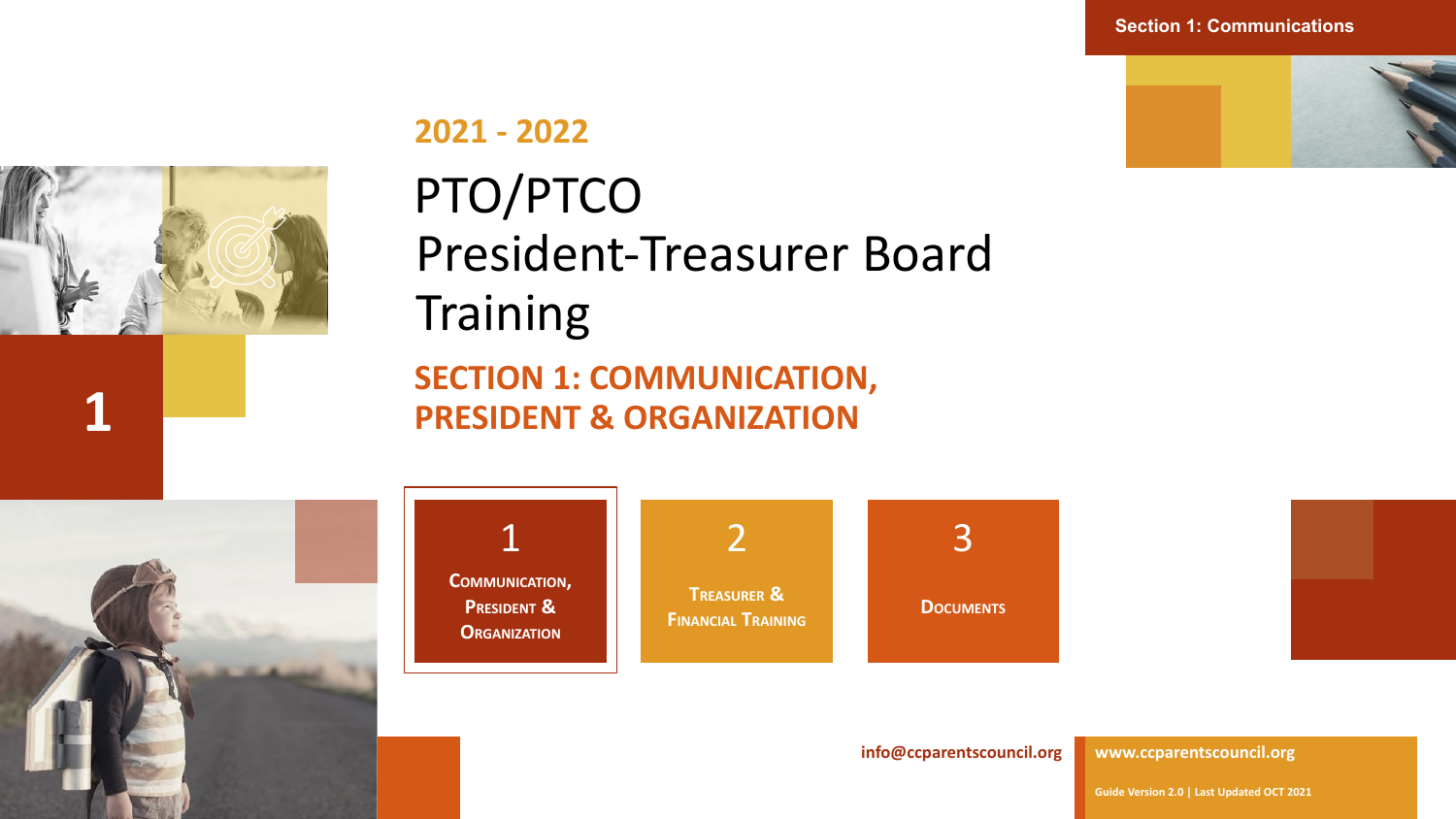## **2021 - 2022** Welcome!

We are glad that you are here and hope that you find this training helpful and can use these tools as a useful reference guide throughout the year. Please note that in order to gain a full picture of all the obligations of being a President, Treasurer or board member of a PTO/PTCO, you must review all **THREE SECTIONS** of the training.





**Section 1: Communications**

You are viewing 3 3 Section One



**NOTE:** Abbreviations may be used throughout the training materials. PTO, PTCO, and PTO/PTCO are interchangeable for the purposes of these materials. PC and CCPC refer to the Cherry Creek Parents' Council.

**[info@ccparentscouncil.org](mailto:president@ccparentscouncil.org)**

**[www.ccparentscouncil.org](http://www.ccparentscouncil.org/)**

**Guide Version 2.0 | Last Updated OCT 2021**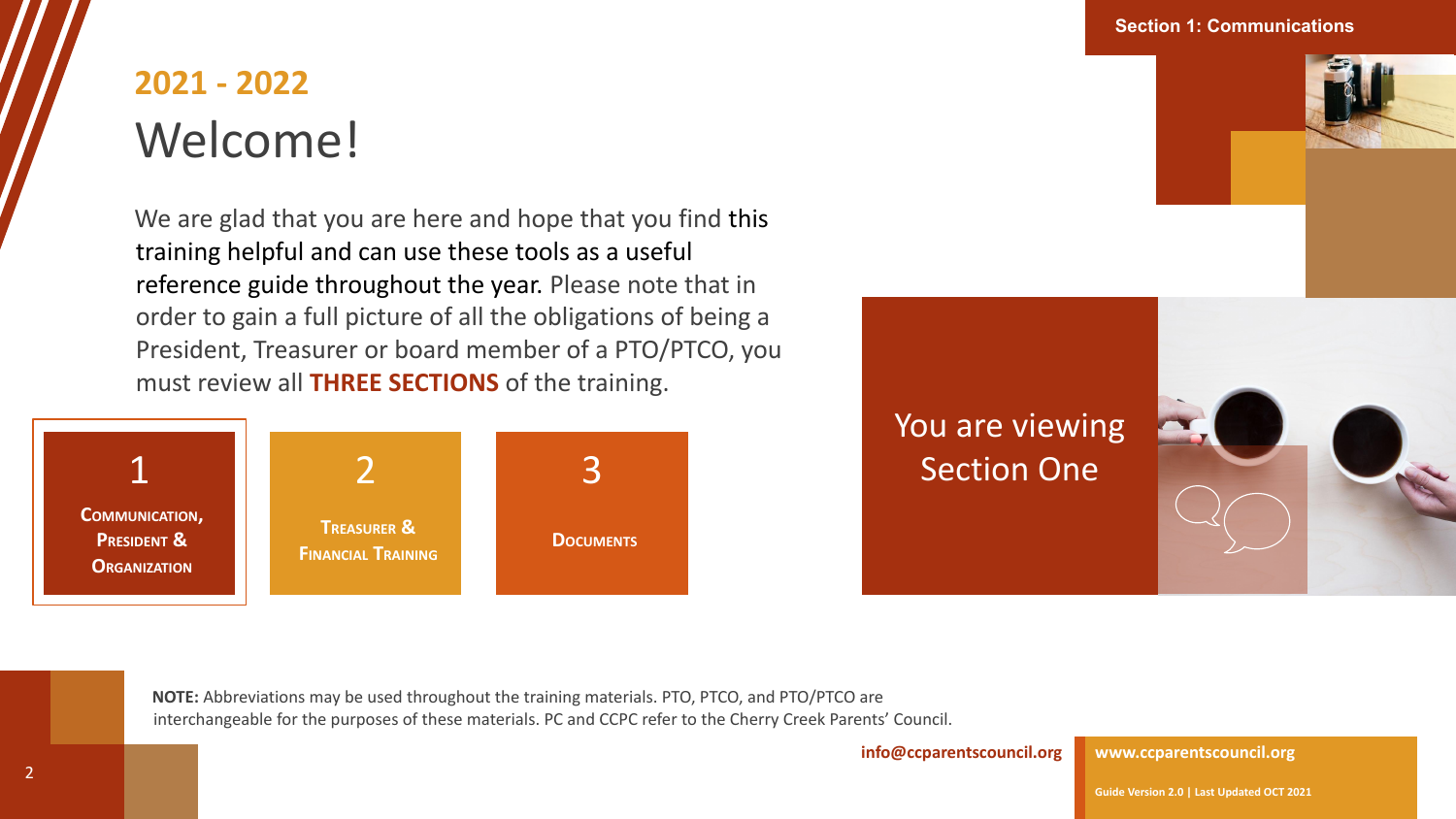### All Meetings Are On Wednesdays From 9:30 AM – 11:00 AM

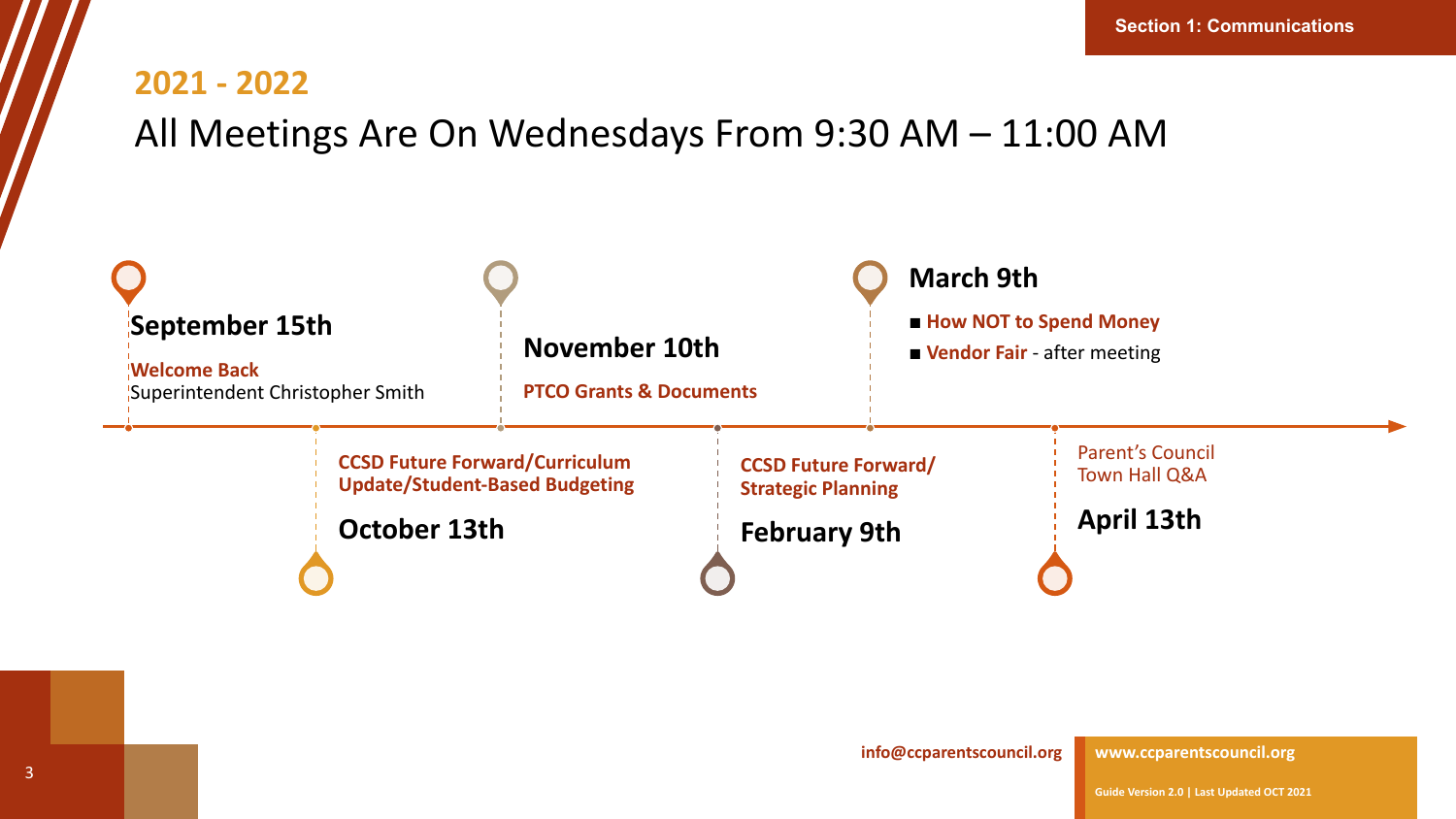

#### **Section 1: Communications**



### Relationship Between Parents' Council & Your PTO/PTCO

- **EXET Affiliation Letter & PC Statement**
- **PTO/PTCO Bylaws**
- **Exercice Council Guidelines**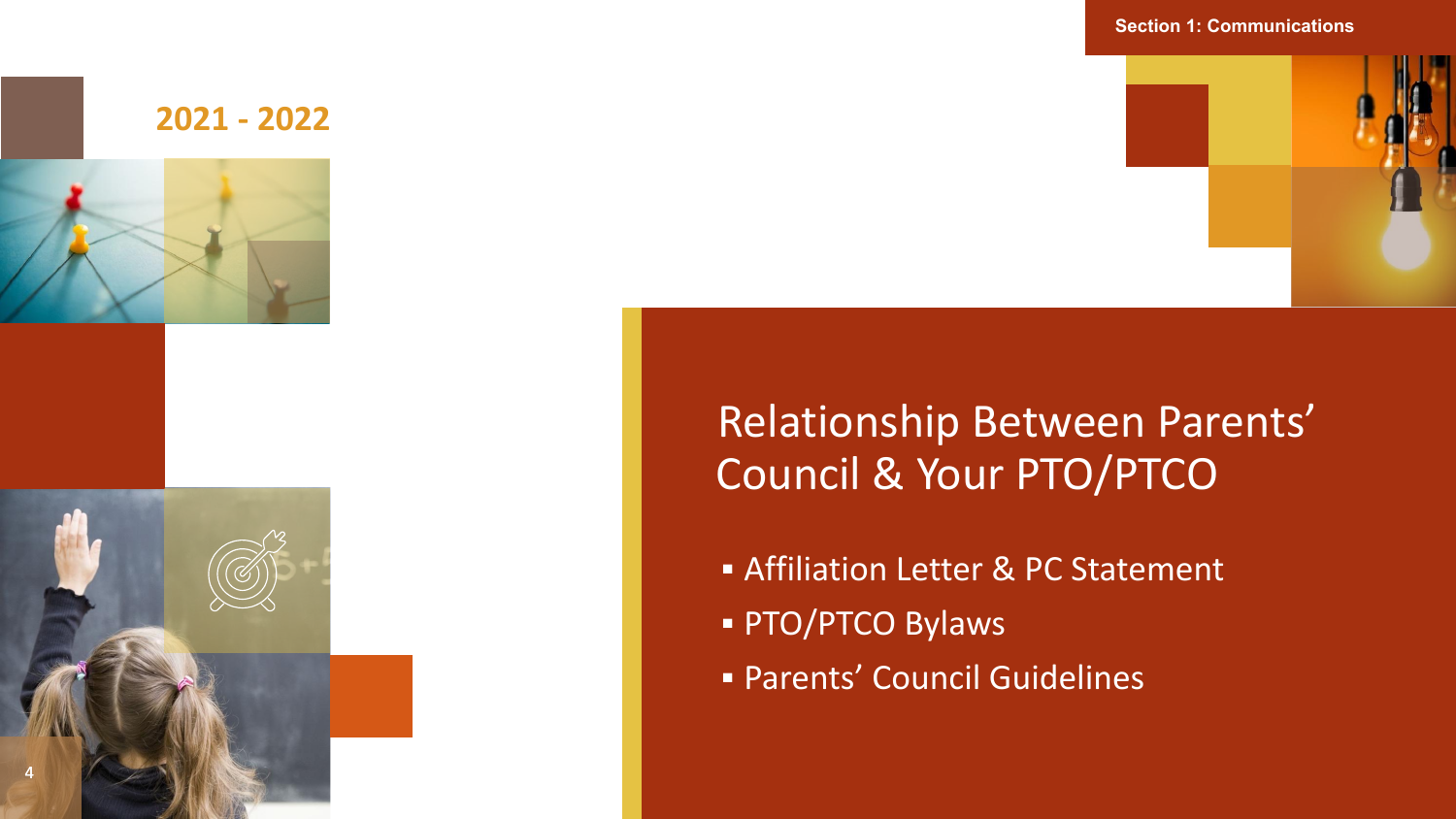#### **Section 1: Communications**

## **2021 - 2022** What is Parents' Council?

**Each non-profit organization has individual obligations to the IRS, State of Colorado, our donors and the communities we serve.**

- Each is a  $501(c)$ 3 parent organization with group exemption.
	- Your PTO/PTCO has been granted an exemption under Parents' Council with its' own Employer Identification Number (EIN) number.
- Parents' Council was created to provide a group non-profit organization exemption for CCSD schools PTO/PTCO's to help them to be able to fundraise for their schools.
- Parents' Council provides technical support to CCSD PTO/PTCO's and their volunteer boards to help them remain in good standing.



**Legal Name:** 

**CHERRY CREEK SCHOOL DISTRICT PARENT TEACHER COMMUNITY COUNCIL, INC.**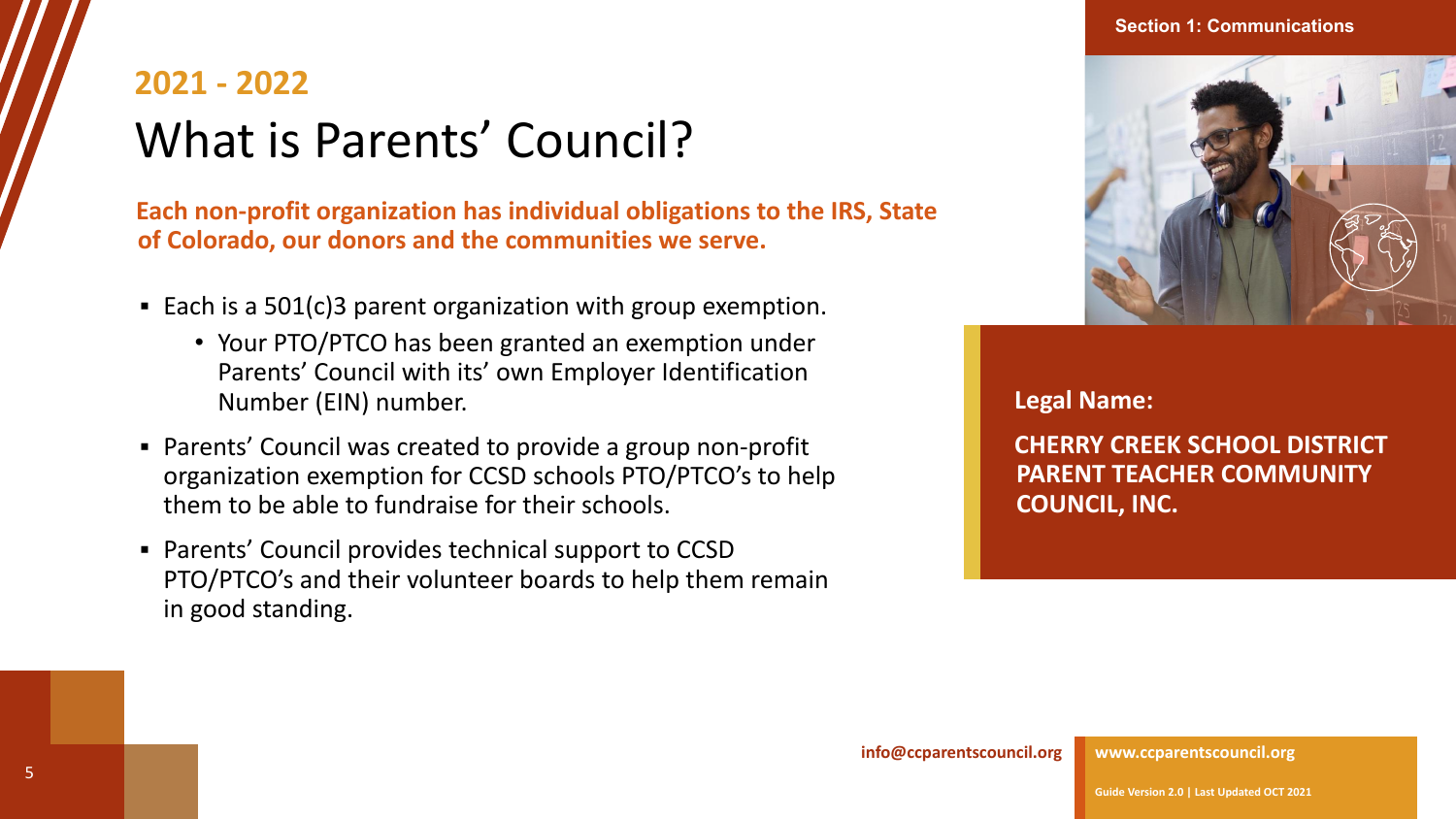# What is Parents' Council? Cont.

- As the "parent" or "umbrella" organization, Parents' Council holds the following for all subordinate organizations:
	- Articles of Incorporation
	- Original IRS Determination Letter
- Parents' Council has their own:
	- EIN number
	- Bylaws subordinate PTO/PTCO's base their bylaws off Parents' Council bylaws
	- Certificate of Fact of Good Standing (Business)
	- Certificate of Exemption for Colorado State Sales/Use Tax



**Legal Name:** 

**CHERRY CREEK SCHOOL DISTRICT PARENT TEACHER COMMUNITY COUNCIL, INC.**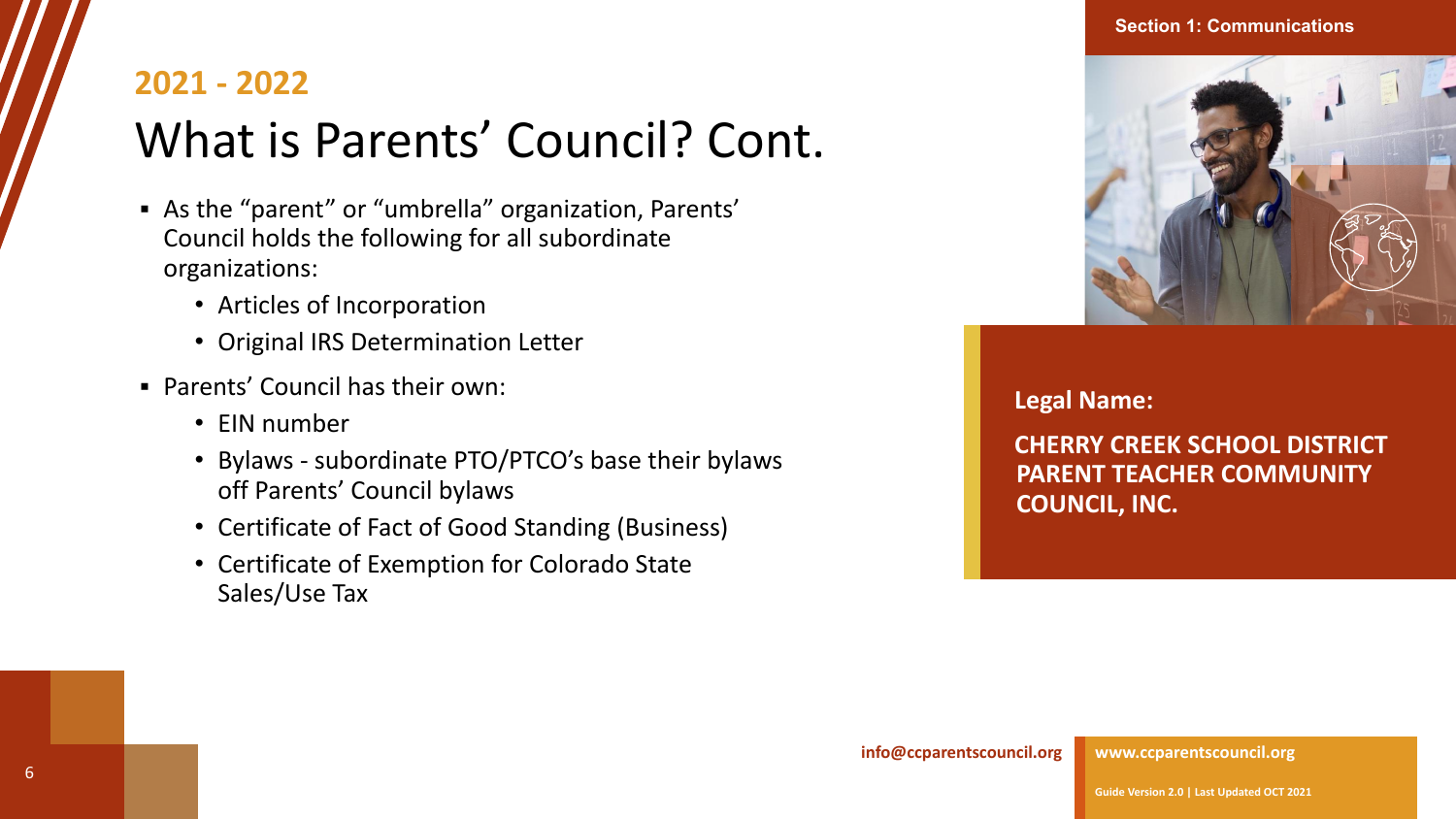## **2021 - 2022** Affiliation Letter

**Maintains relationship between parent organization (Parents' Council) and subordinate organizations (PTO/PTCO). It is a binding document that outlines basic parameters and expectations of the relationship.**

#### **MANDATORY IRS FILING**

- **Maintains 501©3 Status**
- **Charter Date for Most Schools JULY 1, 1993**
- **▪ If you need your charter date, refer to the letter submitted last year or reach out to PC**

### **PREPARED BY: President**

**SIGNED BY: President & Treasurer**

**EMAILED TO: Parents' Council**

**[info@ccparentscouncil.org](mailto:president@ccparentscouncil.org)**

**[www.ccparentscouncil.org](http://www.ccparentscouncil.org/)**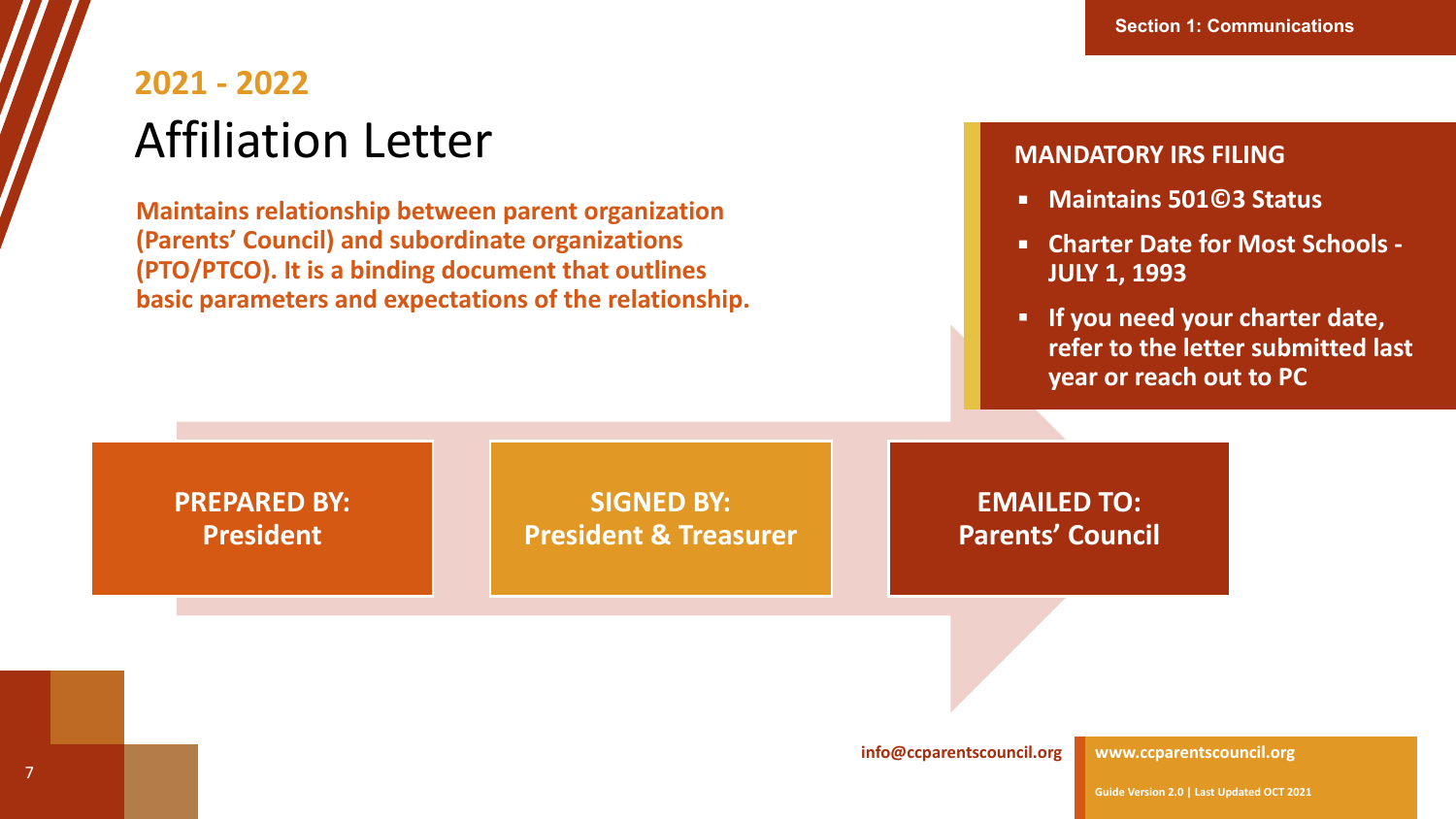# **2021 - 2022** PTO/PTCO Responsibilities

### **EACH PTO/PTCO WILL:**

- $\blacksquare$  File their own tax return
- Maintain their own bank account
- Have their own bylaws
- Recruit their own volunteers
- Be accountable to the community
- Be transparent
- Build trust with the community

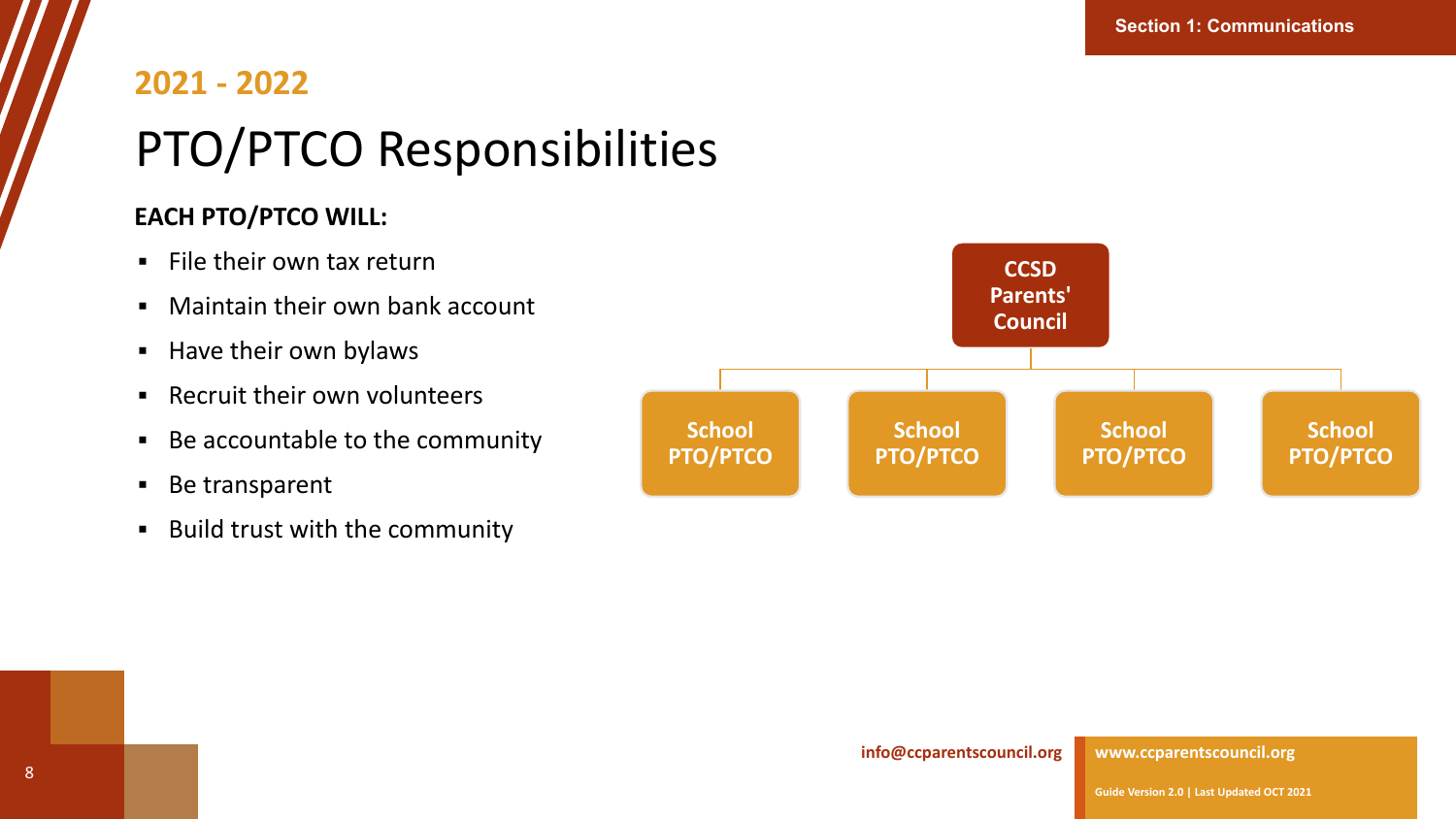# **2021 - 2022** Guidelines for Holding a Board Position

IN THE CHERRY CREEK SCHOOL **DISTRICT** 

**EXAMPLE ABLE to hold a board** position.

### OUT OF THE CHERRY CREEK SCHOOL DISTRICT

- **EXAMPLE AND INCO ARE NOT** able to hold
	- a board position.
- **.** If you were a President or Treasurer this past year, you are **required** to be removed from your PTCO accounts and will have to return any financials or PTCO documents to your board.



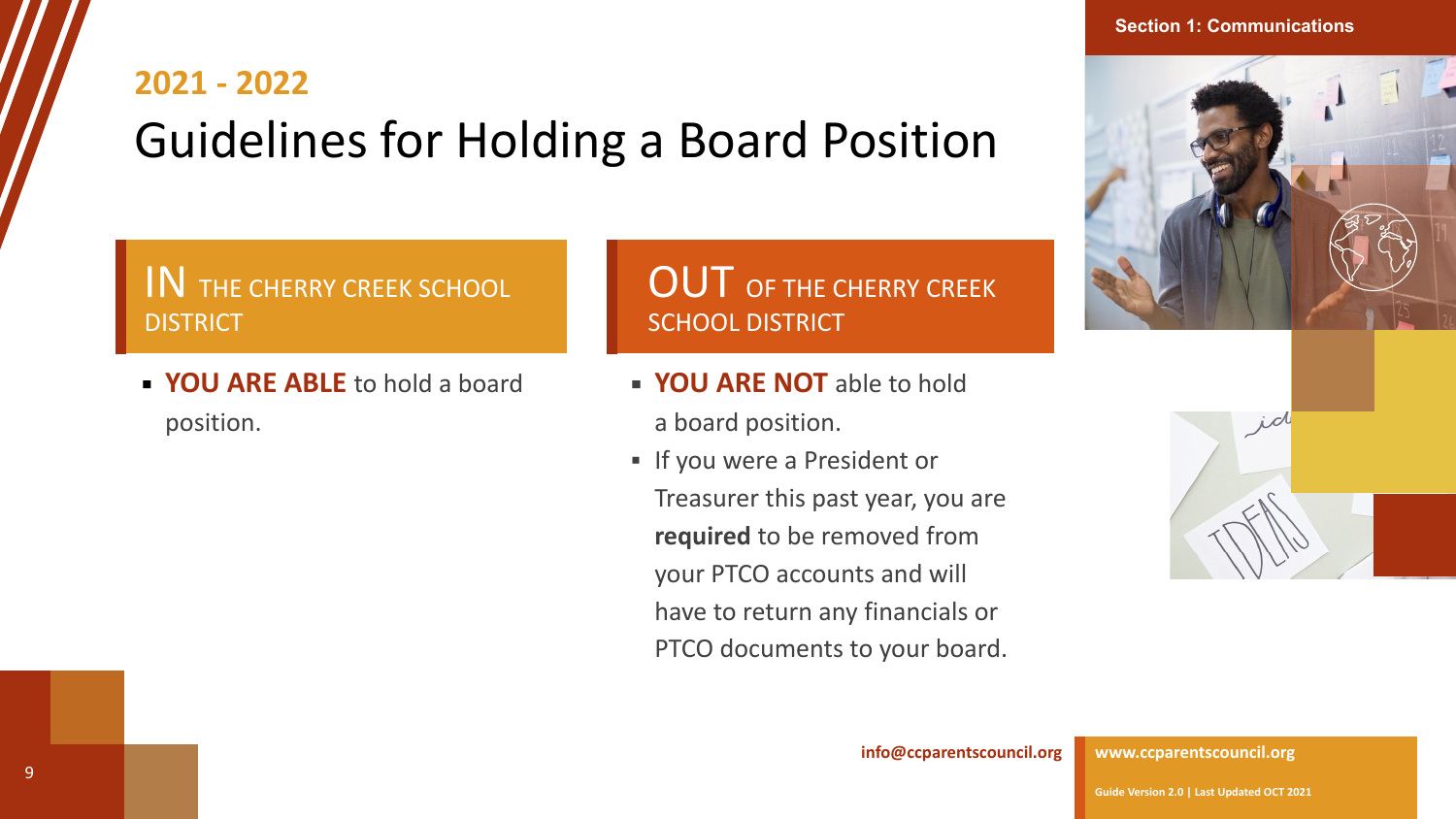## **2021 - 2022** Guidance for PTO/PTCO Meetings

**Please follow all school and district guidelines for COVID-19 safety as you plan your PTO/PTCO meetings.** 



**[www.ccparentscouncil.org](http://www.ccparentscouncil.org/)**

**Section 1: Communication** 

 $P, A, S, S, I, O, N,$ 

**[info@ccparentscouncil.org](mailto:president@ccparentscouncil.org)**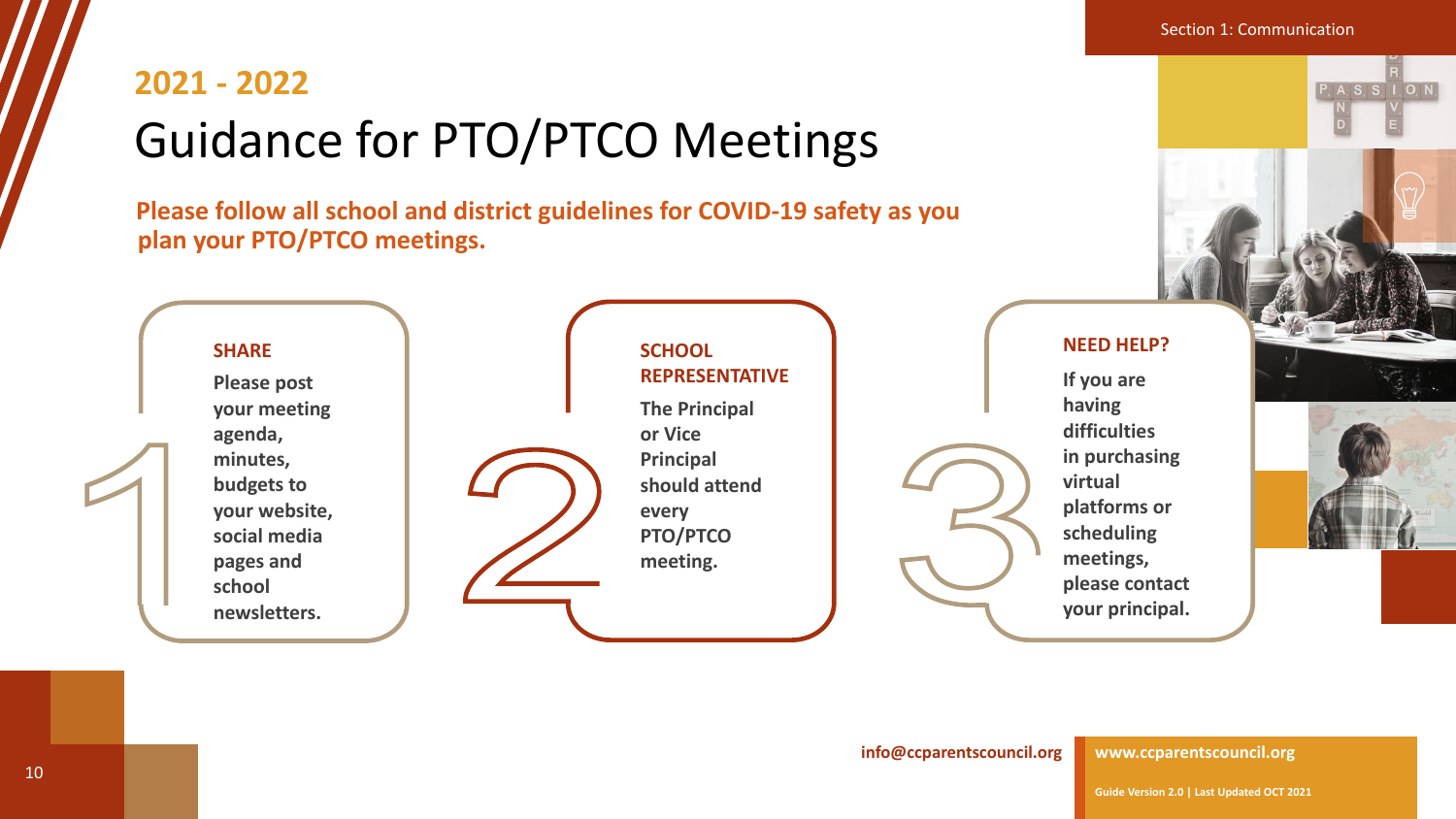## **2021 - 2022** Recruiting Volunteers

**We are excited that 2021-2022 has allowed the possibility for opportunities for volunteering at the school. Please work directly with your principal on COVID precautions and school specific guidelines. There is still a mask mandate in place for K-12 schools. This includes school events.**

Work closely with your principal and vendors on contracts, volunteering, events to follow any COVID precautions. Read your contracts! **Have plan B's and stay safe!**

Send out surveys throughout the year to find out how your parents and families can volunteer, in person, virtual opportunities etc.

**[info@ccparentscouncil.org](mailto:president@ccparentscouncil.org)**

**We still need you!**

**Even though we can host in person meetings, we still recommend that each PTO/PTCO offer hybrid options.** 

**Ask your principal if he/she can set up a Teams meeting for your PTCO as an option if you choose to meet in person.**

**[www.ccparentscouncil.org](http://www.ccparentscouncil.org/)**

**Guide Version 2.0 | Last Updated OCT 2021**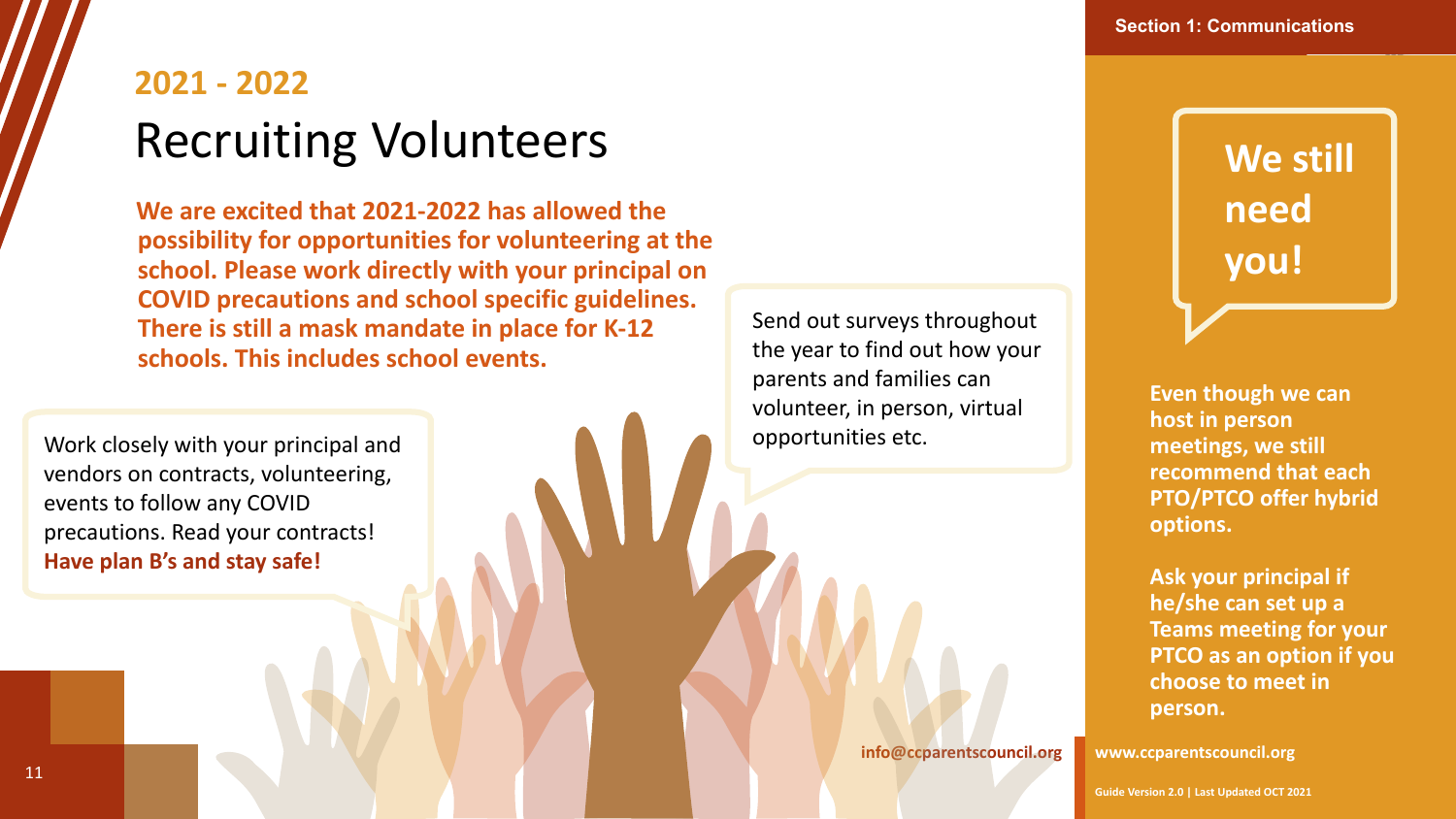

Presidents & Organization Relationships

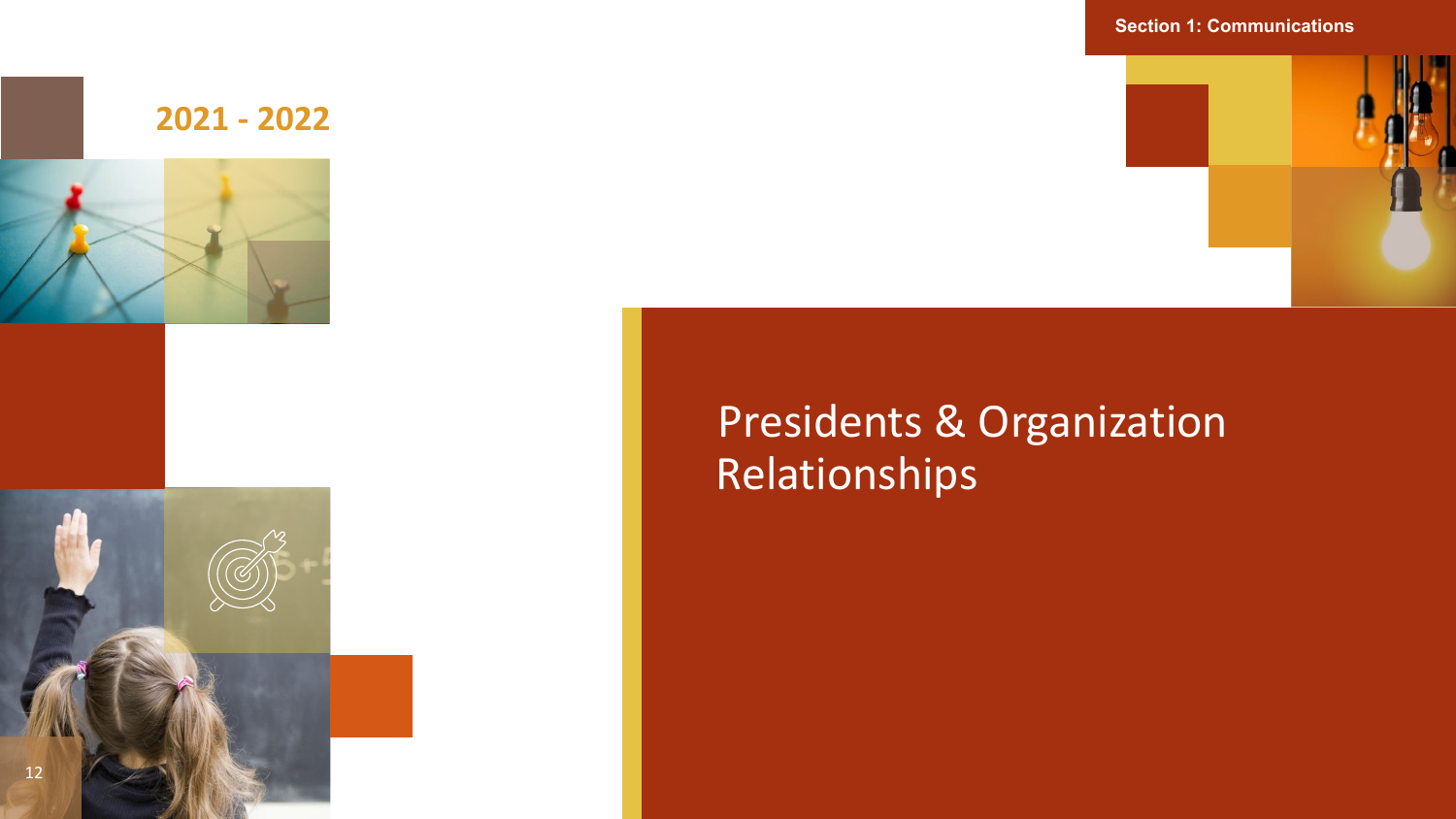### **2021 - 2022** First Things First…. Presidents



#### **[www.ccparentscouncil.org](http://www.ccparentscouncil.org/)**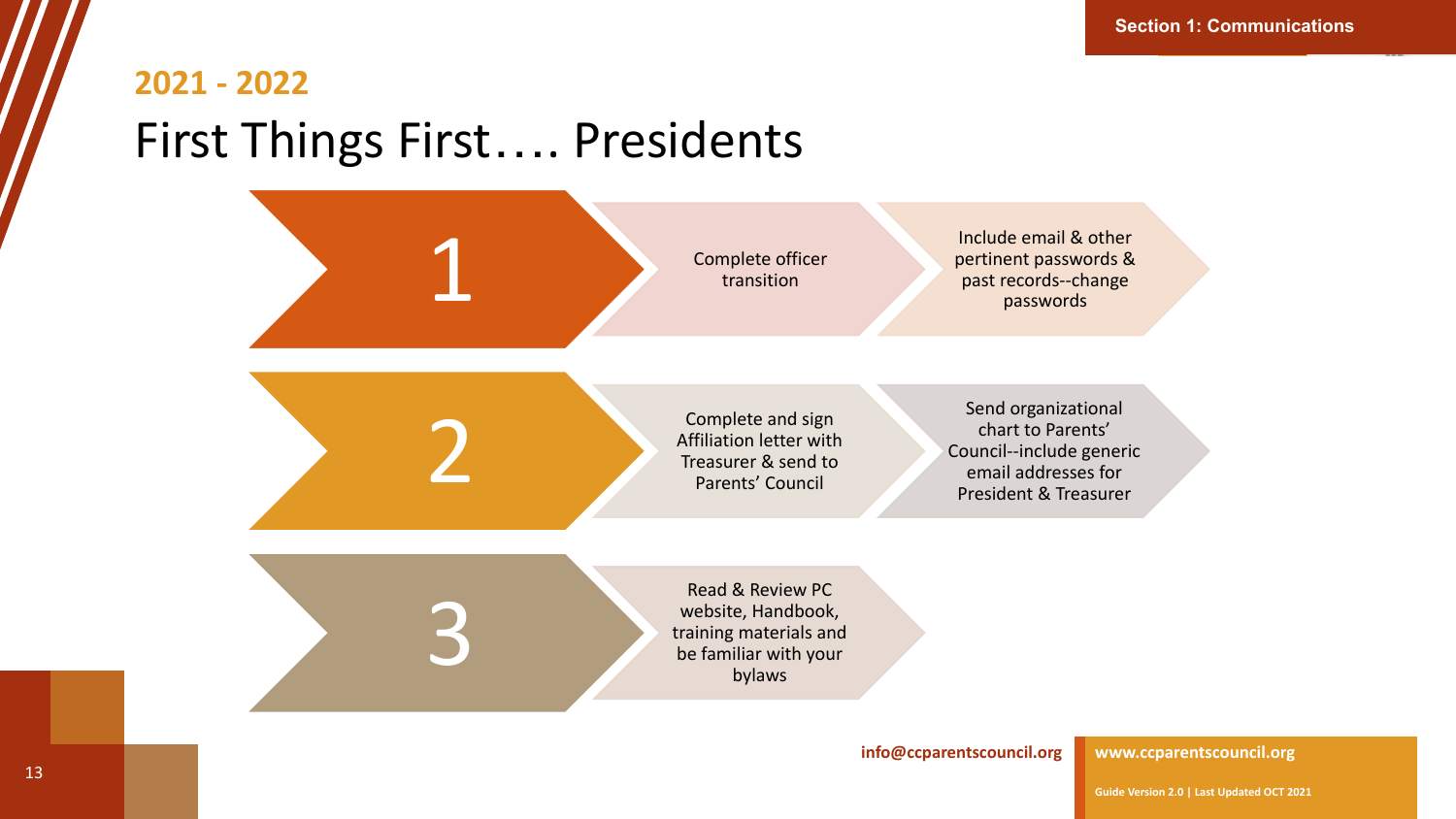#### **Section 1: Communications**

## **2021 - 2022** Mandatory Board Officers

**Please be transparent to your community by communicating open positions, your slate and approval of your board when it occurs.**



Board officers must be elected according to your bylaws. **PLEASE** follow bylaws and have proper elections every spring.

> **PTCO/PTO MANDATORY BOARD MEMBERS:** President, Treasurer and Secretary.

**If you do not have these 3 positions filled, contact Parents' Council immediately.**







**[info@ccparentscouncil.org](mailto:president@ccparentscouncil.org)**

**[www.ccparentscouncil.org](http://www.ccparentscouncil.org/)**

**Guide Version 2.0 | Last Updated OCT 2021**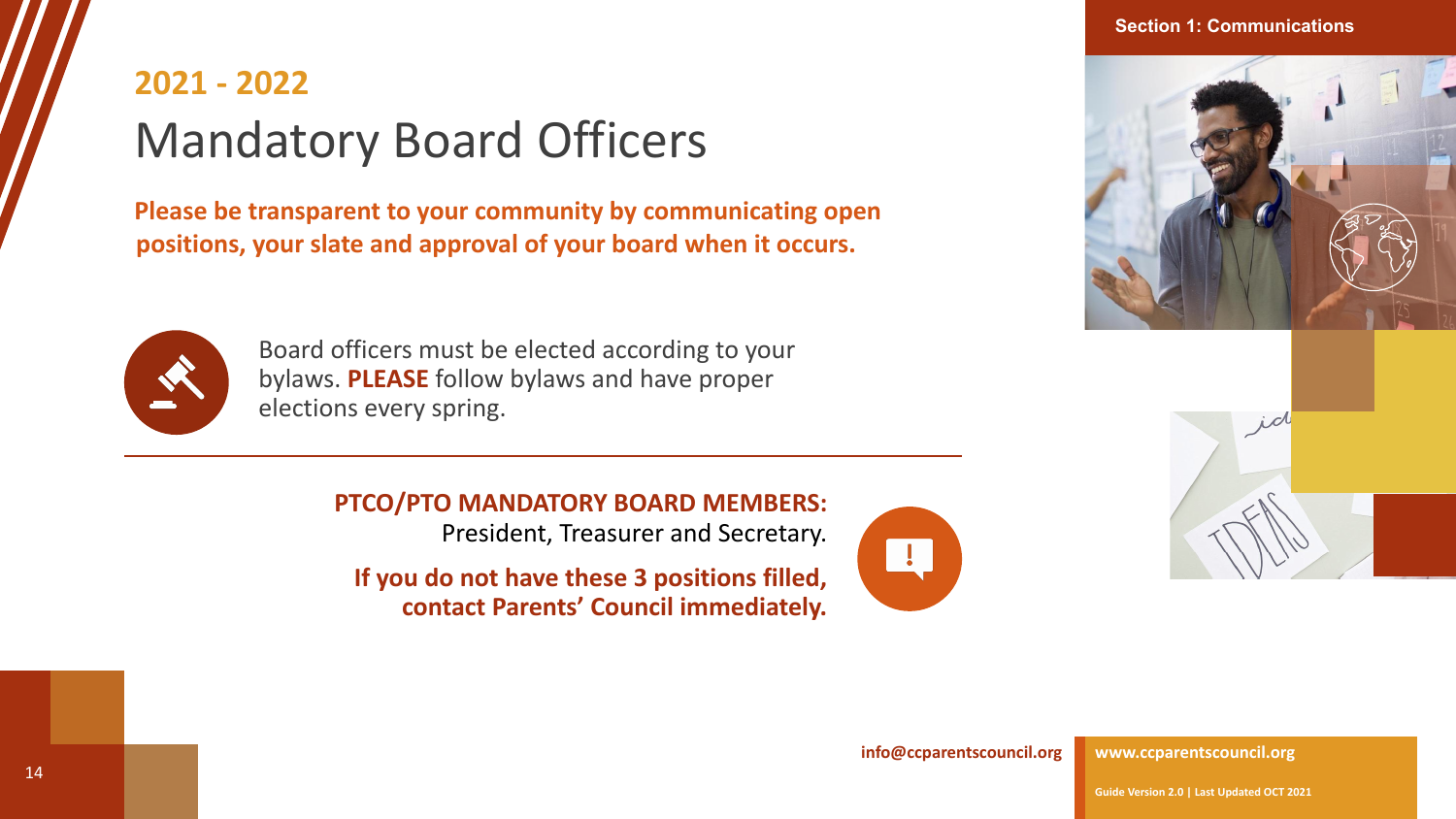# Relationship of Principal to Board

- **EXAMPLE IS A NON-VOTING** member of the PTO/PTCO board.
- Can provide "needs list" but cannot tell PTO/PTCO's how to spend money.
- Can offer suggestions for PTCO events, but does not schedule PTCO events or any fundraising options that benefit the PTCO, ex: Spirit Wear, EduKits, etc.
- Can and should contact Parents' Council with questions or concerns about the board.
- Should provide guidance regarding Teacher Grants and purchasing of school items but does not decide how grant money is spent.
- **Executive** Is asked to attend every Executive and General board meeting. If he/she cannot attend, then an alternate school administrator should attend (ex. Vice Principal).
- **.** Shall review monthly PTO/PTCO budget/financials with their board.
- He/She will work with their PTCO to create a PTCO calendar of events.



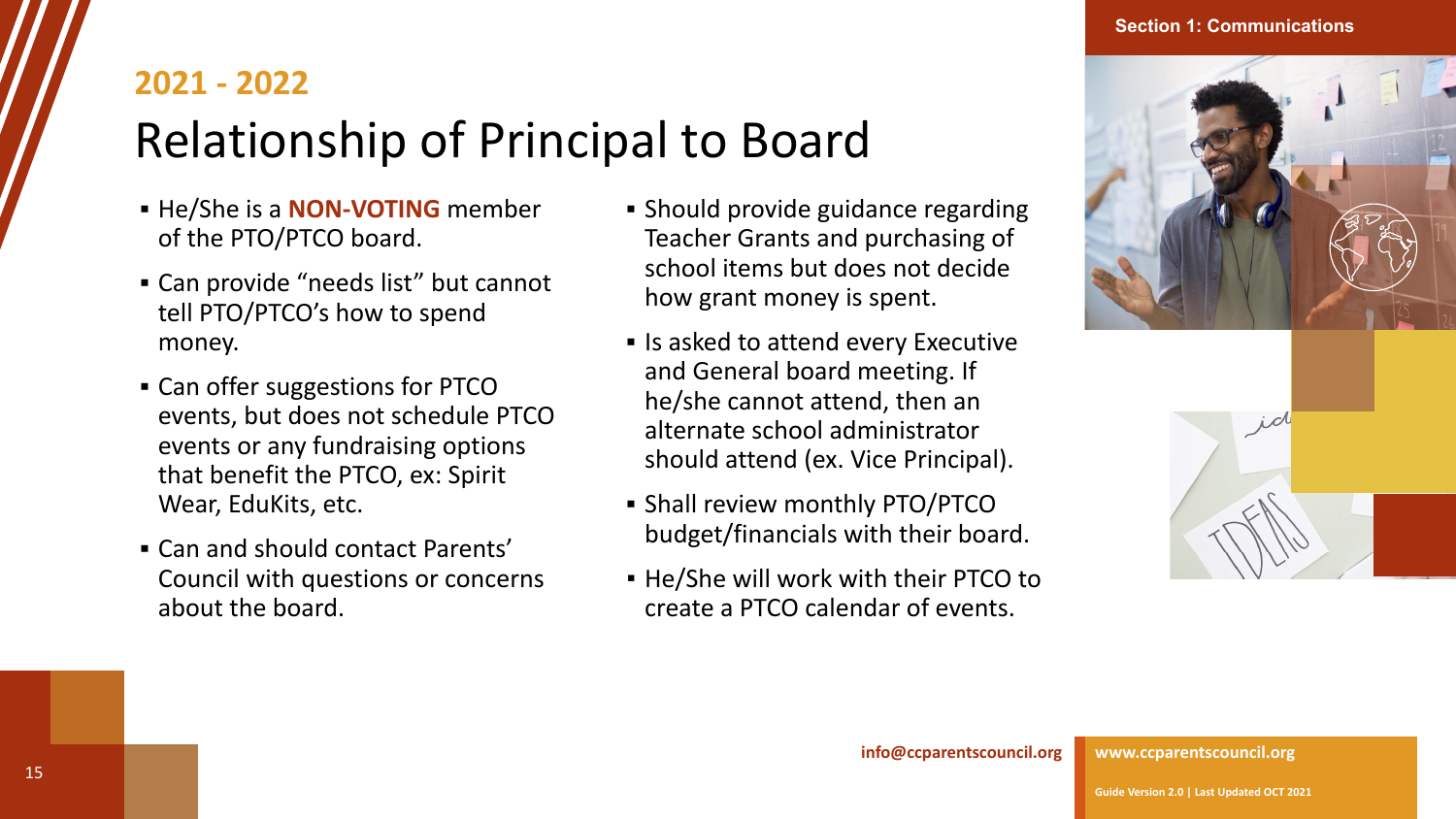# PTO/PTCO Insurance Requirements

**Parents' Council is now requiring EVERY CCSD PTO/PTCO to maintain a valid insurance policy.**



**Section 1: Communications**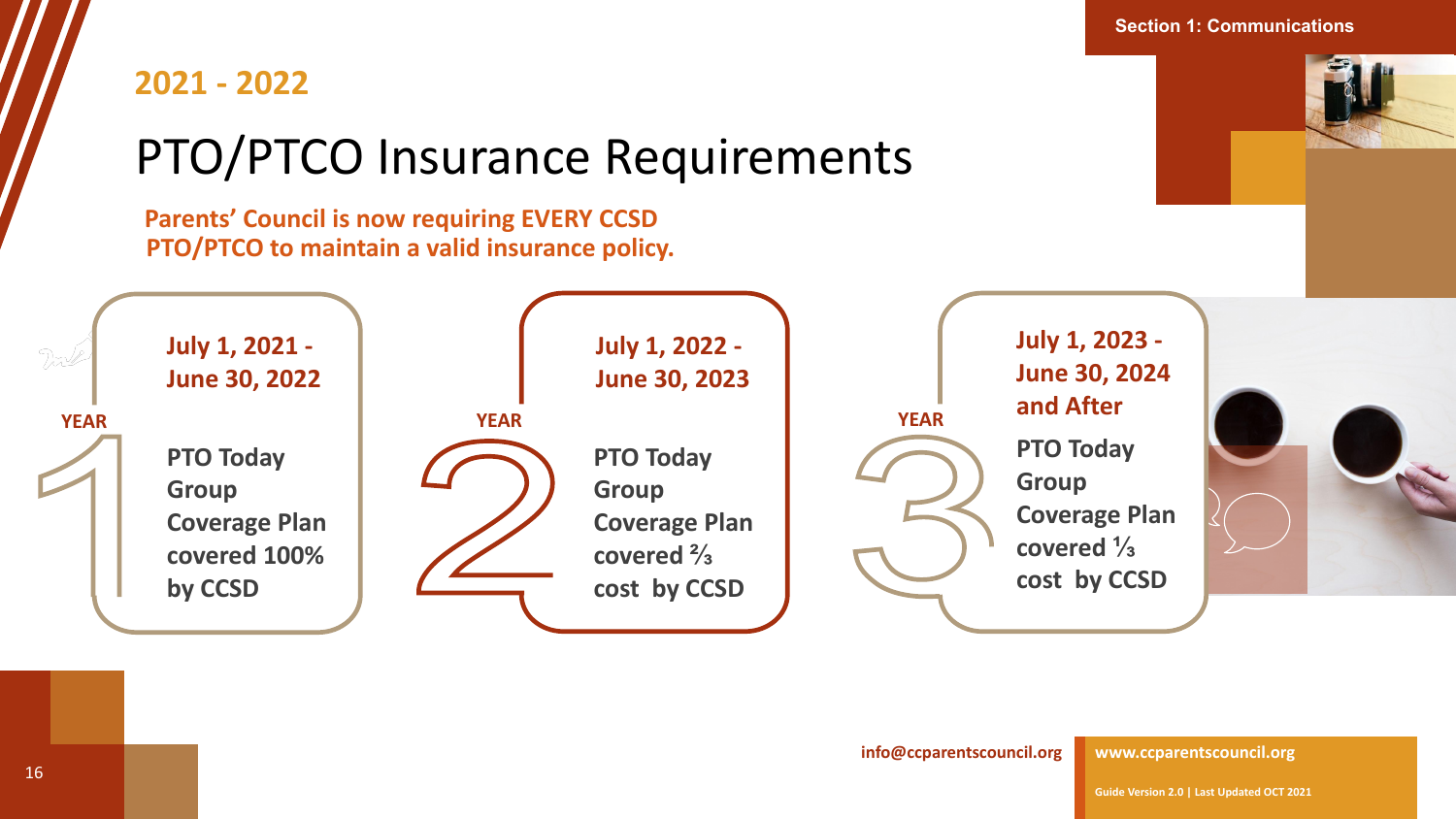# **2021 - 2022** Why Do PTO/PTCO's Need Insurance?

- PTO/PTCO's are handling money and have their own bank accounts. (A Crime Policy or Bond covers individuals that handle money or if the money is embezzled it may replace funds.)
- To protect the assets of the Parent Group and personal assets of its members.
- Parent Groups are not immune from liability. Anyone can be sued. Whether or not a lawsuit has merit, an insurance policy could pay attorney fees.
- By purchasing insurance, it is another layer of protection should something happen.
- PTO/PTCO's may be organizing activities outside of school activities (i.e. PTO/PTCO meetings at someone's home) or signing contracts as the PTO/PTCO non-profit entity, thus they should have their own insurance.
- **.** If the PTO/PTCO is entering into and signing contracts on their own accord that hold the PTO/PTCO liable, insurance would be prudent.



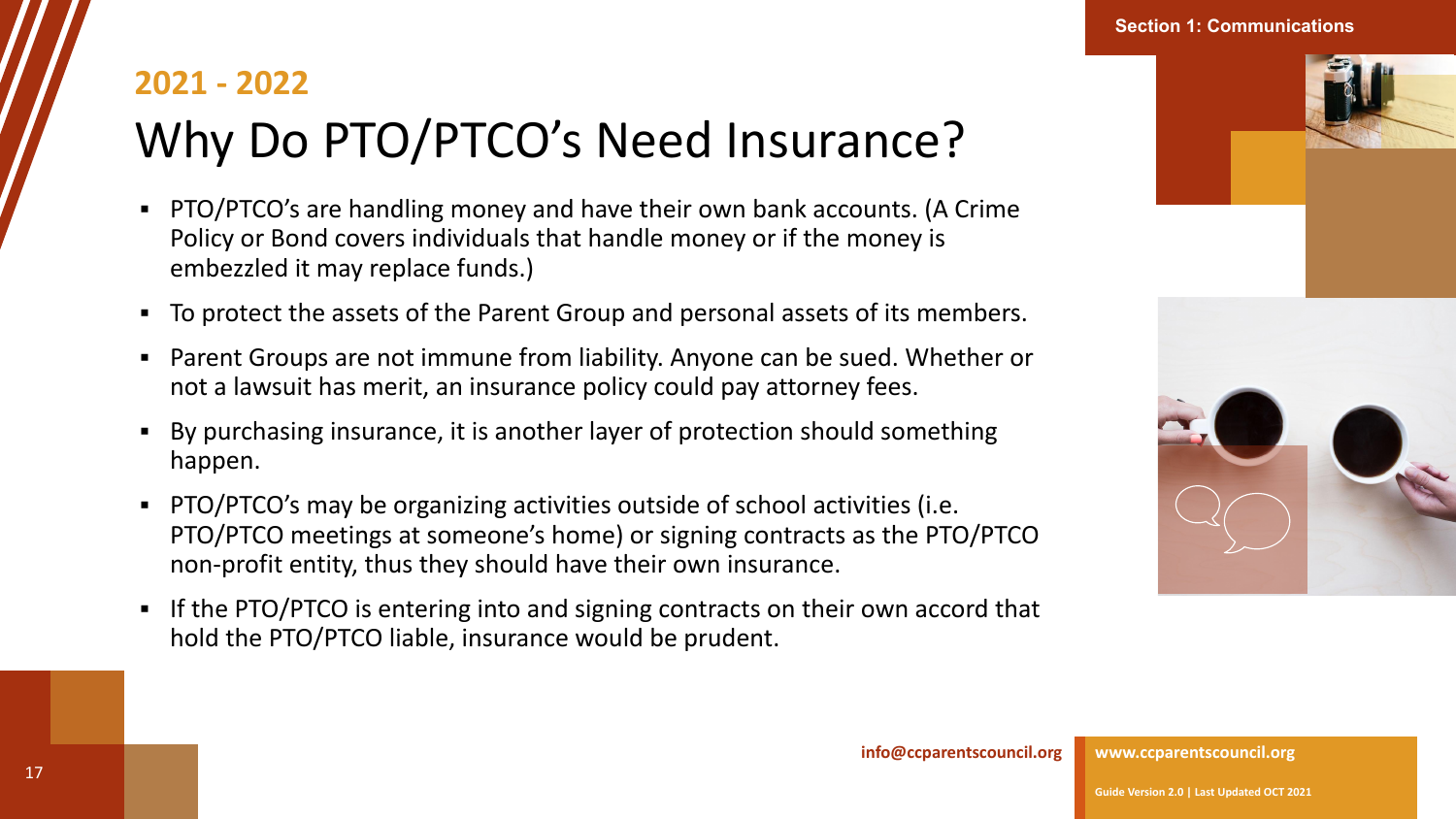# Vendors and Contracts

- When a contract for a PTO/PTCO for a school function is between an outside entity and an individual school or district, the contract must be reviewed by the legal department and signed by the principal. If the outside entity requests or requires the principal to sign, these must be reviewed by the legal department.
- When a contract for a PTO/PTCO for a school function is exclusively between the outside entity and the PTO/PTCO (not the individual school or district), the contract does not need to be reviewed by the legal department and the PTO/PTCO representative can sign. Such contracts should not indicate that the individual school or district is party to the contract.
- When a contract with an outside entity is jointly owned with both the PTO/PTCO and the individual school or district, the contract must be reviewed by the legal department and signed by both the principal and the PTO/PTCO representative.
- The District has recommended that all PTO/PTCOs secure insurance coverage to protect from liability in the event they are sued by a third party and has sponsored the PTO/PTCOs with a group policy for PTO Today.

#### **District sponsored insurance 3 year plan**

▪ **PTO Today [www.ptotoday.com](http://www.ptotoday.com/) – their website is also a great resource for PTO/PTCO's**

#### **Some Links With Additional Info**

- **[www.ptotoday.com/pto-today-articles](http://www.ptotoday.com/pto-today-articles/article/37-insurance-do-you-need-it) [/article/37-insurance-do-you-need-it](http://www.ptotoday.com/pto-today-articles/article/37-insurance-do-you-need-it)**
- **[Coloradonon-profitinsurance.org/prod](http://coloradonon-profitinsurance.org/products/) [ucts/](http://coloradonon-profitinsurance.org/products/)**
- **[www.rvnuccio.com/ssg.html](http://www.rvnuccio.com/ssg.html)**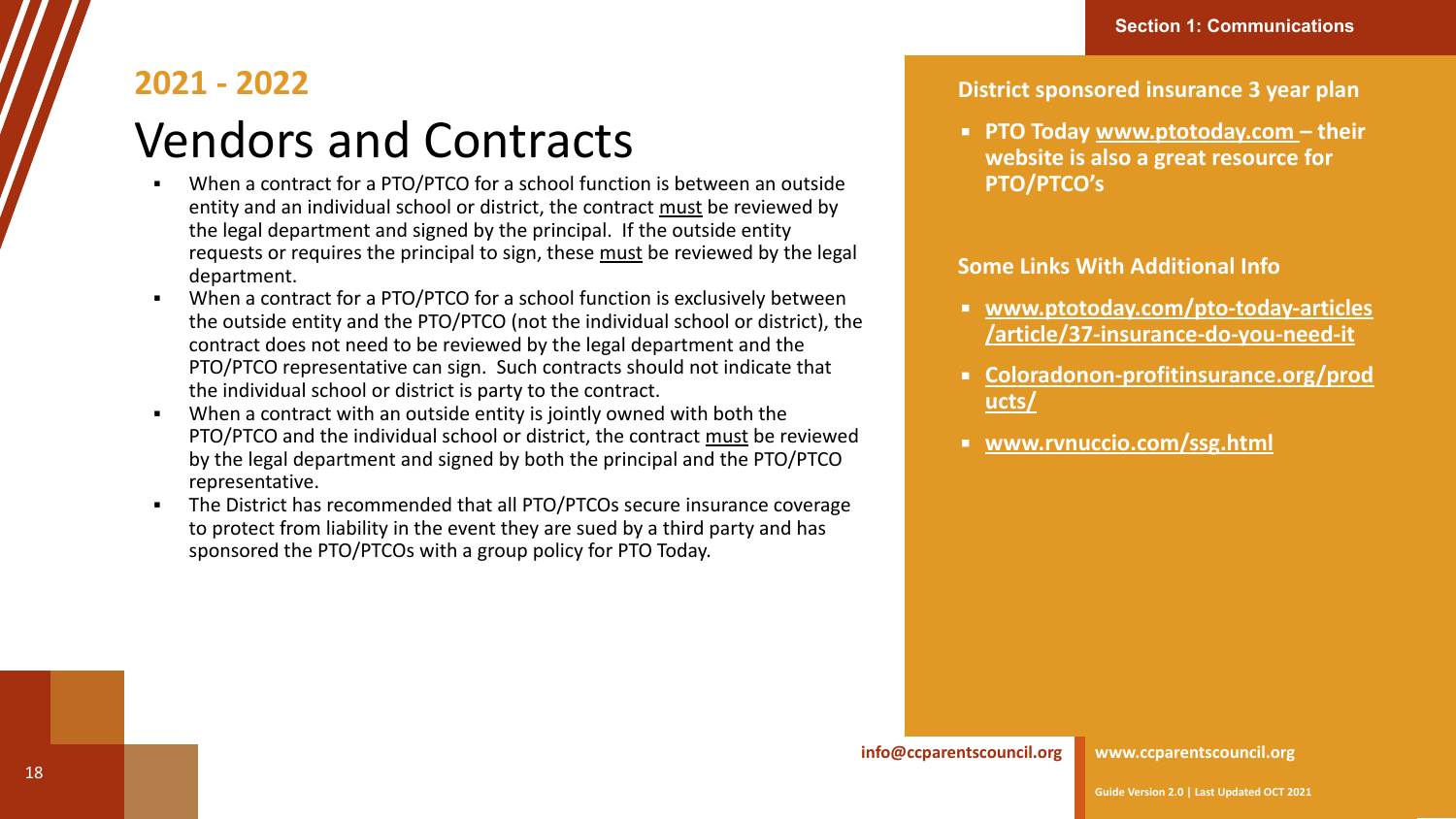## **2021 - 2022** Food Fundraisers

**PTCO/PTO "Sweet" fundraiser guidelines:**

### **FOOD AND NUTRITION SERVICES**

- As of July 2014, all foods sold on school campuses during the school day are subject to the "Smart Snacks in Schools" nutrition standards.
- Any food-based fundraiser must occur outside of meal service times (30 minutes before to 30 minutes after).
- Each school is allowed to have three exempt fundraiser per school year per school. You will need to coordinate with your school office to request a form. Your Principal will need to sign off on it before you send to district for approval.
- Once approved, please work with your school to distribute goods in a safe manner following all COVID-19 precautions.





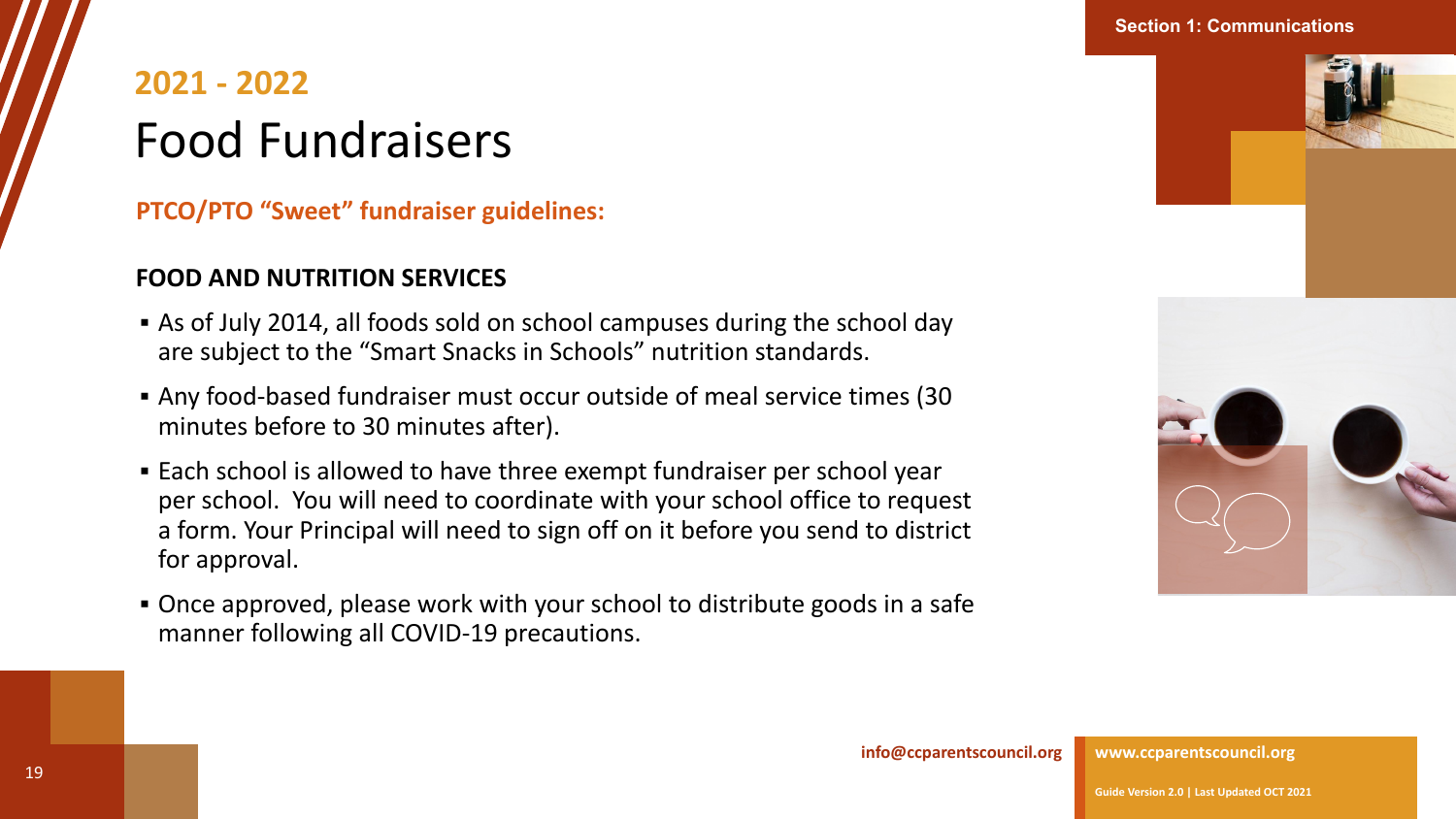#### **Section 1: Communications 2021 - 2022USDA VENDING AND COMPETITIVE FOOD REGULATIONS USDA** Dedicated to Excellence **United States**<br>Dopartment at Chevy Creek Schools **ILC PROGRAMS, FUNDRAISERS VENDING MACHINES SCHOOL STORES,** Where the food item sold will be consumed at school **SCHOOL EVENTS STUDENT ACCESS? STUDENT ACCESS? STUDENT ACCESS? YES YES NO YES NO NO No Restrictions No Restriction No Restrictions Fund Raisers cannot occur** Vending must be turned Food sales cannot occur within the 30 minutes before. off 30 minutes before, within the 30 minutes before. during, or the 30 minutes after during, and 30 minutes during, or the 30 minutes after **Breakfast and Lunch Service** after Breakfast and Lunch **Breakfast and Lunch Service** Service **ITEMS ARE SMART SNACKS COMPLIANT?** Items sold during allowable times **Vending must contain** must be Smart Snack compliant **YES NO Smart Snack items only** FNS must pre-approve items before **Food and Nutrition Services (FNS)** sale. Contact Kim Kilgore, FNS The organizer must apply for must pre-approve items before **Director Items Pre-approved by FNS** exemption through Kim Kilgore, FNS sale. Contact Kim Kilgore, FNS can be sold during allowed Director. A total of 3 exemptions are Meal reimbursement funding will be withheld Director times. Contact Kim permitted each school year by the if all CCSD schools are not in compliance **Kilgore, FNS Director** Colorado Department of Education (CDE)\* **High School Beverage Vending is the ONLY** Even with an exemption, fundraisers cannot exception to this regulation take place 30 minutes before, during, or \*items intended to be eaten at home do not require **30 minutes after School Breakfast and Lunch Service** a waiver, i.e. butter braids, cookie dough, pizza kits, etc.

#### **FOR QUESTIONS, PLEASE CALL KIM KILGORE, FOOD AND NUTRITION SERVICE DIRECTOR, AT (720) 886-7176**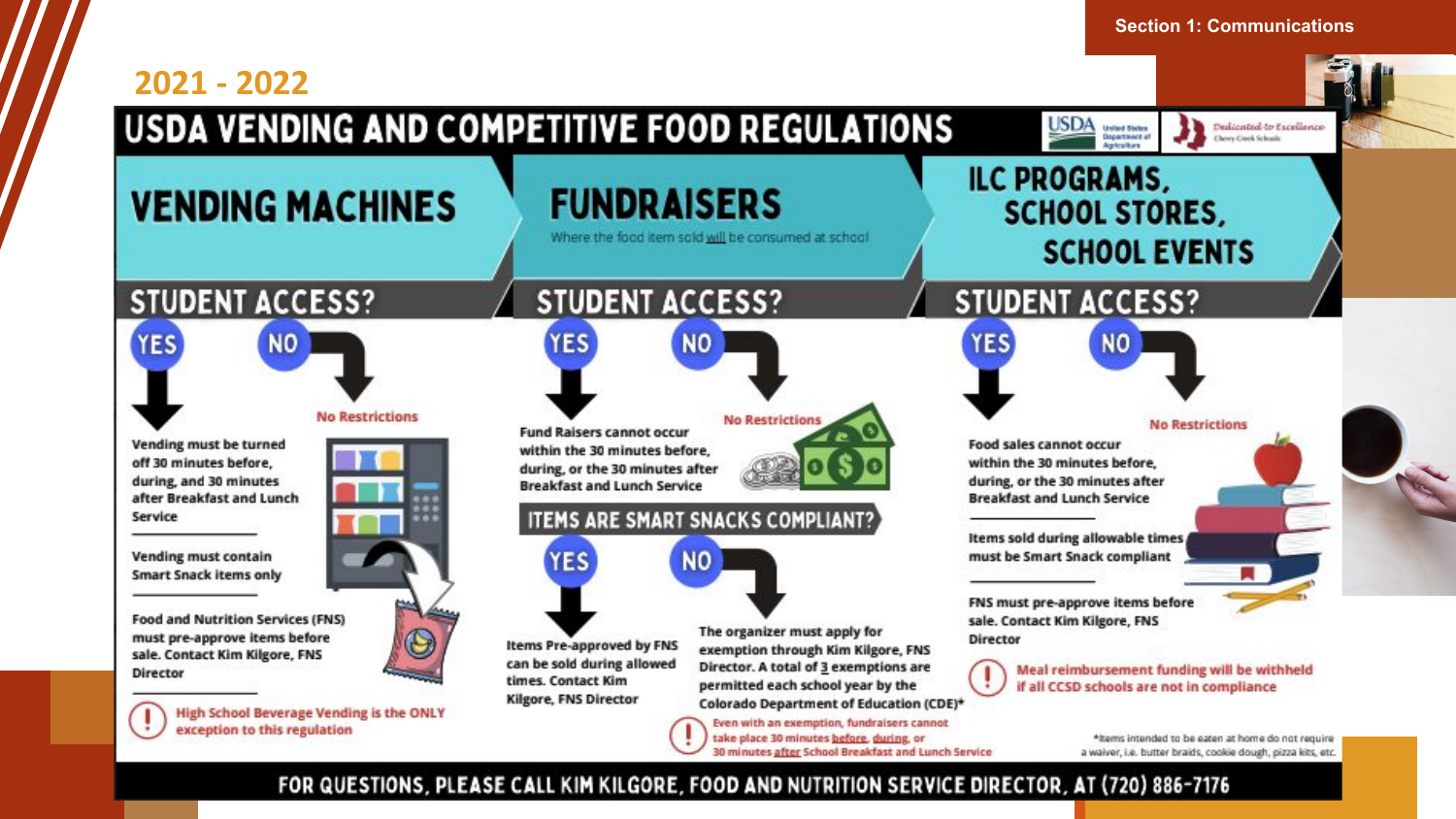

#### **Section 1: Communications**



### PTO/PTCO BYLAWS

Each school is responsible for their own bylaws, including language required by Parents' Council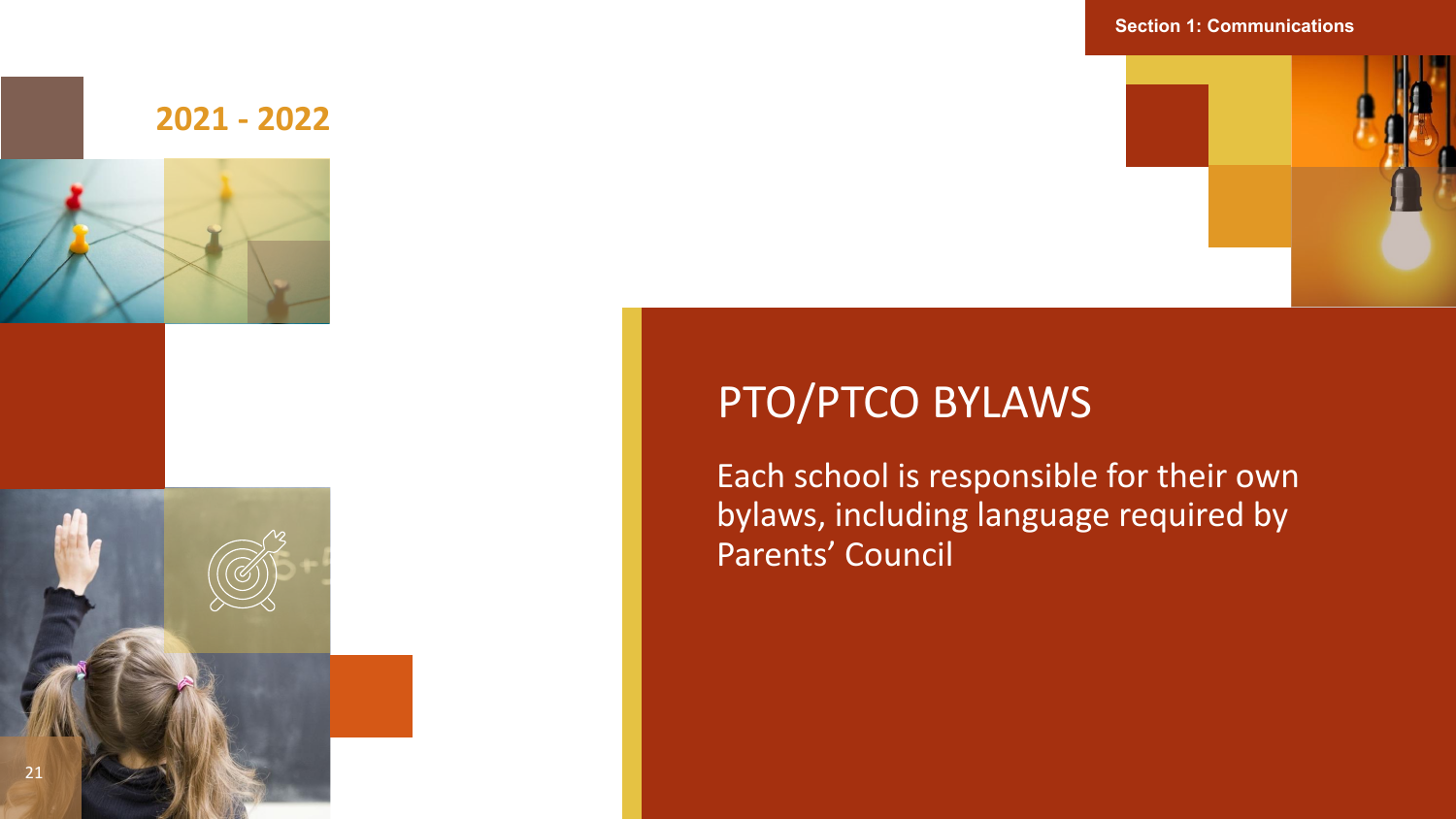## **2021 - 2022** PTO/PTCO BYLAWS

### **The answers to many of your questions can be found in your bylaws.**

- Bylaws set the mission for the funds raised and distributed.
- Bylaws set guidance for voting, board members, holding general meetings, Parents' Council expectations and other general operating procedures.
- Must be reviewed annually. They do **NOT** need to be physically changed every year, just reviewed.
- Must be voted on by community-30-day review & voting period (if this is not stated in your bylaws, please add).
- IRS requires all PTO/PTCO's to have bylaws. Any changes need to be sent to the IRS on Schedule O with the next tax return.
	- Changes must be voted on by the community and documented in meeting minutes.
	- Send bylaws to Parents' Council each time amendments are adopted.



**Section 1: Communications**



**[info@ccparentscouncil.org](mailto:president@ccparentscouncil.org)**

**[www.ccparentscouncil.org](http://www.ccparentscouncil.org/)**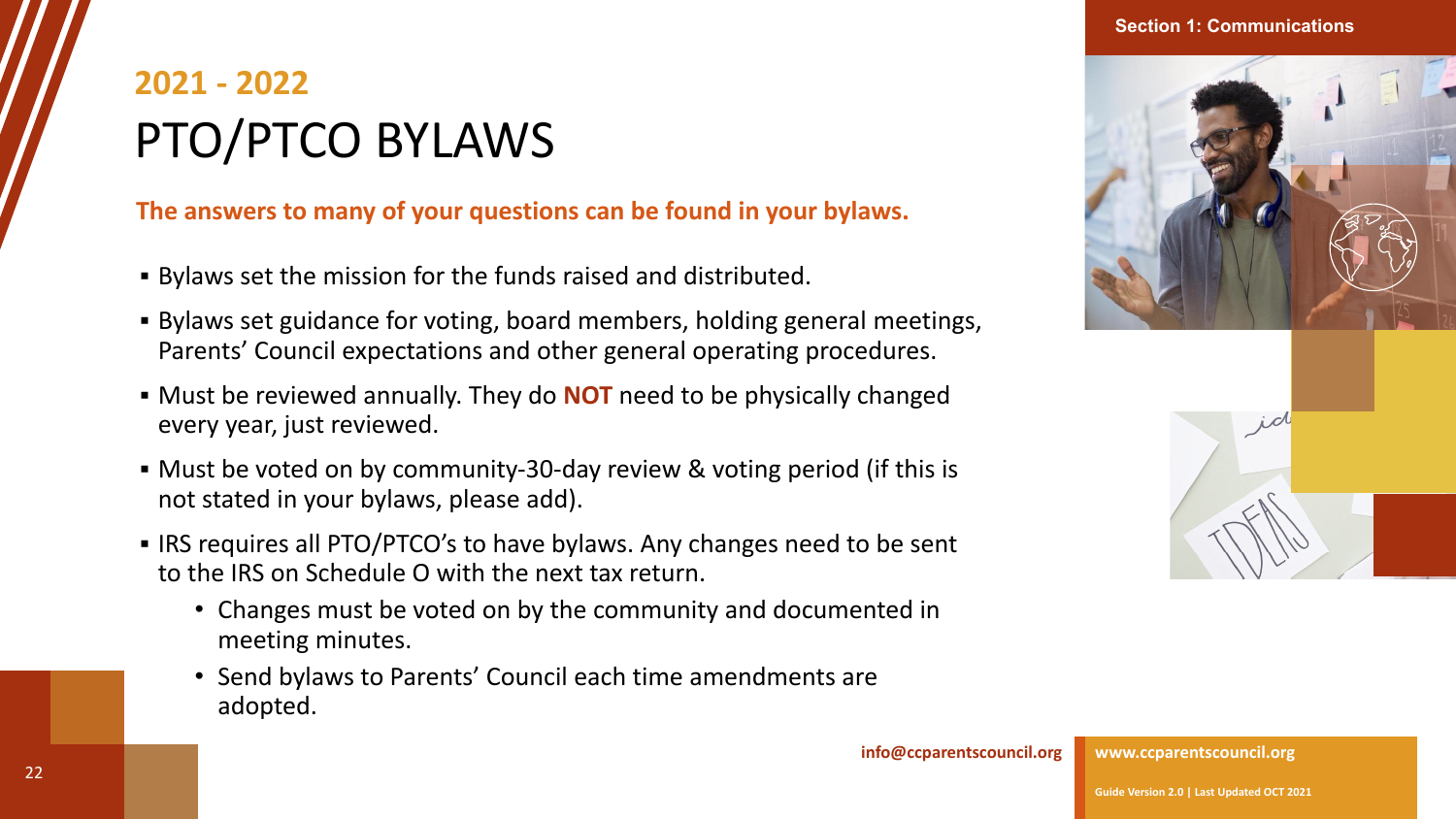#### **Section 1: Communications**

## **2021 - 2022** PTO/PTCO BYLAWS

**As we've seen during this experience with Covid-19, most of our bylaws did not prepare us for school closures of this length of time or necessary event and meeting modifications. Please meet with your executive board to update the changes proposed to your bylaws and present to your community for a vote (30 days).** 

Bylaws updates should include:

- Voting via email or other electronic means (i.e., ZOOM, Microsoft Teams, or another virtual meeting place).
- Holding virtual meetings via Zoom, Microsoft Teams, etc.
- **EXEQUE Require to electronically distribute your budget, bylaws, agendas via** email/social media/newsletters.
- Other updates that were necessary before Covid-19.





**[Once approved and voted](mailto:documents@ccparentscouncil.org)  SUBMIT A COPY TO:**

**documents@ ccparentscouncil.org**

**[info@ccparentscouncil.org](mailto:president@ccparentscouncil.org)**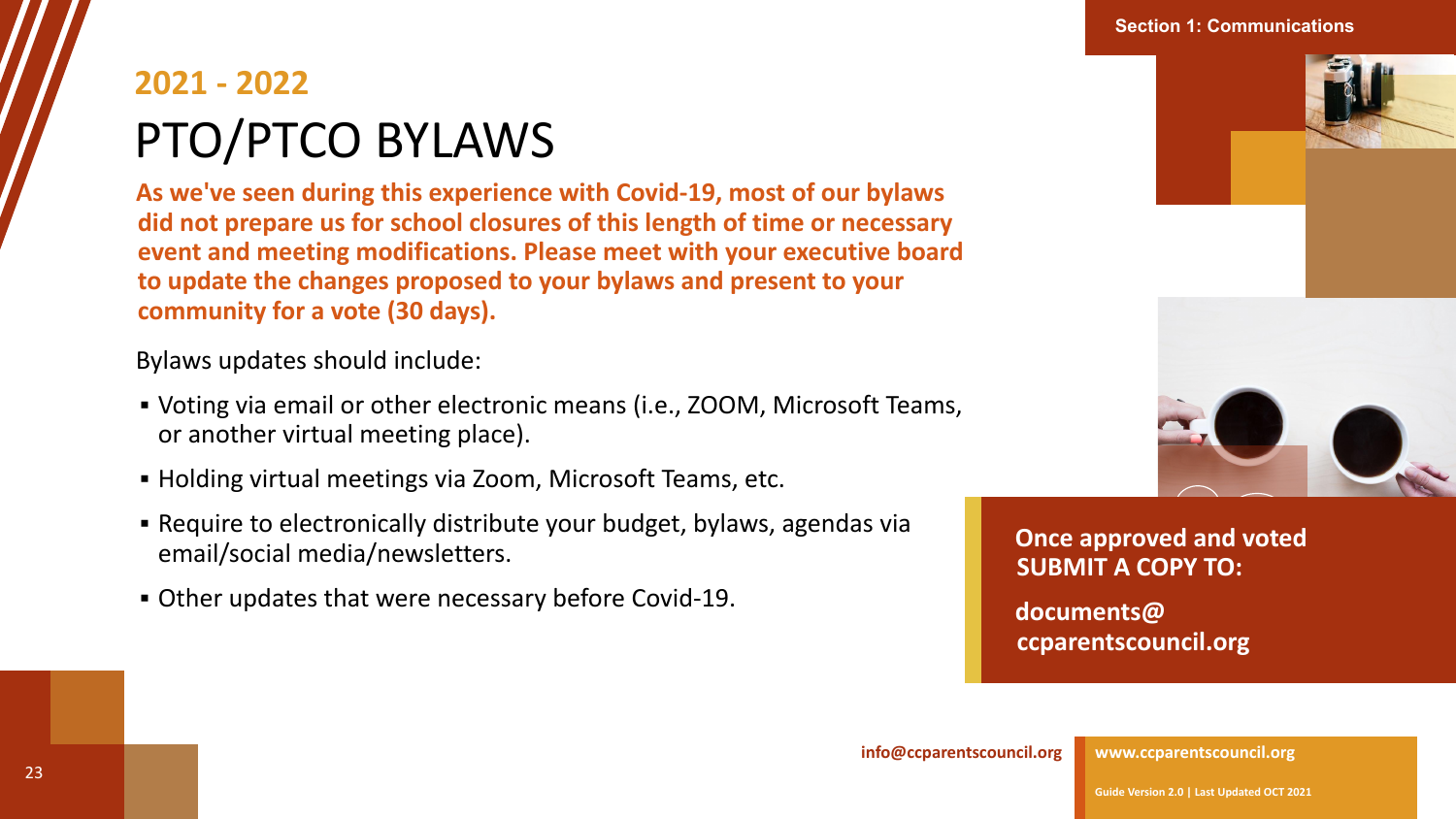## **2021 - 2022** Quick Reminders



#### **PTO/PTCO MANDATORY BOARD**

PRESIDENT, TREASURER AND SECRETARY If you do not have these 3 positions filled you cannot operate--Contact Parents' Council president.

### **ALWAYS USE GENERIC EMAIL**

Use a generic email to pass on. Google is best!

### **YOUR PRINCIPAL**

Involve your Principal on your Board!

#### **MANDATORY UPDATES**

Make sure bank authorizations have been updated for new board.

#### **FINDING INFO**

Bylaws 1st place for answers, then call PC for assistance and send copy of bylaw so we can read.

#### **GRANTS**

Speak with principal for redundancy issues - PTO/PTCO ultimate decision on their funds.

**[info@ccparentscouncil.org](mailto:president@ccparentscouncil.org)**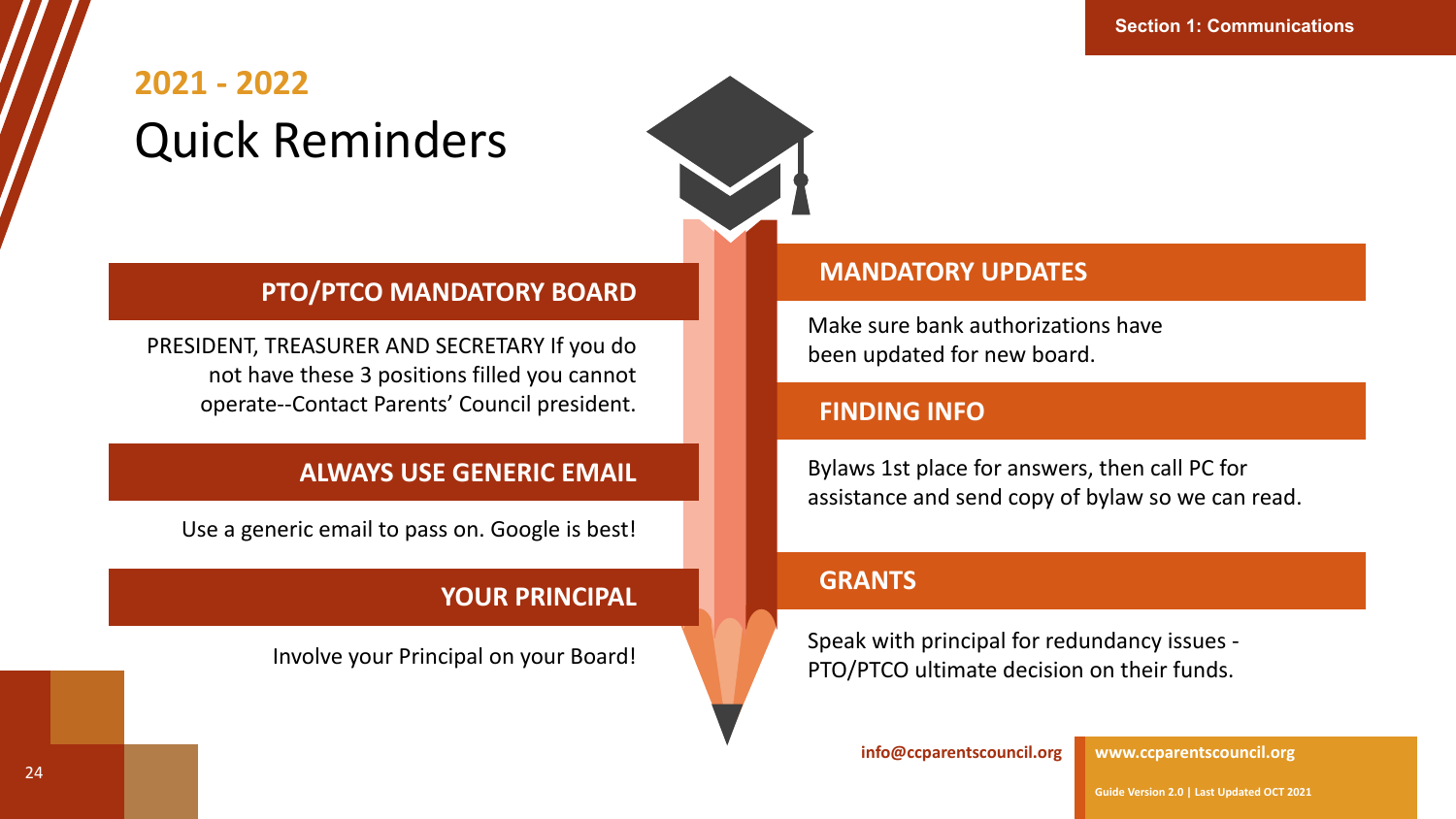# **2021 - 2022** Communicate With Parents' Council

**Our main form of communication is via email and Facebook.**



**WEBSITE [www.ccparentscouncil.org](http://www.ccparentscouncil.org/)**



**MAILING LIST** Go to our website and choose "**SUBSCRIBE**" from the main menu.



**COMMENTS & QUESTIONS [info@ccparentscouncil.org](mailto:info@ccparentscouncil.org)**



### **JOIN OUR GROUPS [www.facebook.com/](http://www.facebook.com/ccparentscouncil) [ccparentscouncil](http://www.facebook.com/ccparentscouncil)**



#### **MAILING ADDRESS** Parent's Council 14603 East Fremont Avenue Centennial, CO 80112



#### **BOARD EMAIL ADDRESSES**

- **•Michelle Austin & Breezy Caldwell president@ccparentscouncil.org**
- **•Jennifer Newman & Christi Strong vicepresident@ccparentscouncil.org**
- **•Jennifer Osborn secretary@ccparentscouncil.org**
- **•Tabitha Strezzo treasurer@ccparentscouncil.org**
- **•Amanda Esparza socialmedia@ccparentscouncil.org**
- **•Rick Stephens hospitality@ccparentscouncil.org**
- **•Karri Haugsness & Lori Ochs documents@ccparentscouncil.org**
- **•Traci Tolbert webmaster@ccparentouncil.org**
- **•Janise McNally District Liaison: jmcnally@cherrycreekschools.org**

**[info@ccparentscouncil.org](mailto:president@ccparentscouncil.org)**

**[www.ccparentscouncil.org](http://www.ccparentscouncil.org/)**